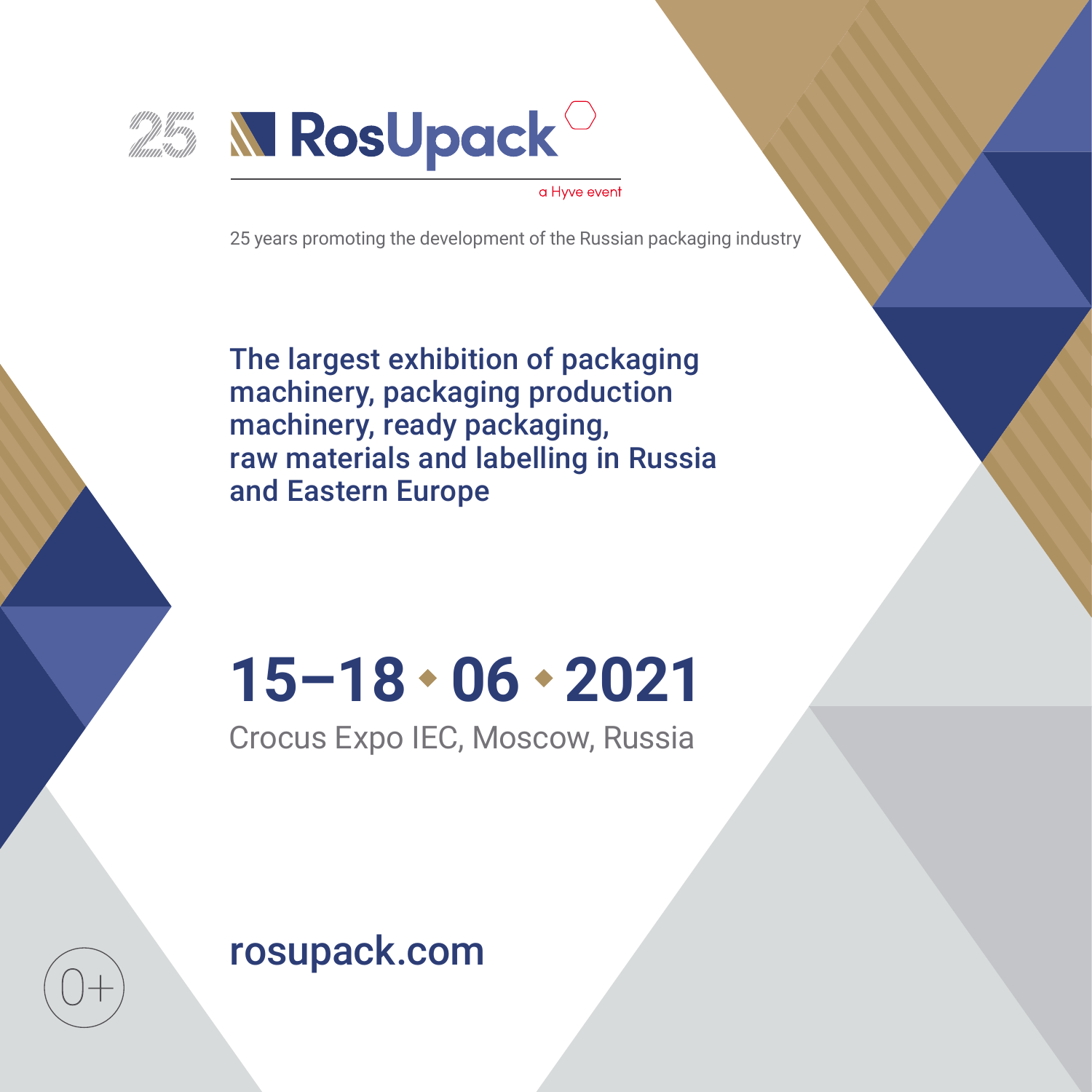

**36**

**exhibiting countries**

**236 Foreign companies**

## The largest packaging industry exhibition in Russia and Eastern Europe

**23,051 visitors from 79 Russian regions** **32,878sq.m. exhibition space\***

RosUpack 2019 statistics

#### RosUpack is the perfect platform to achieve your business goals

**RosUpack 2019 results:**



**653 exhibitors**

**417 Russian companies** 

#### **94%**

Found new clients and partners



#### **84%**

Met existing clients and partners



#### **70%**

Consider RosUpack important for business development



#### **65%**

Were satisfied with the quantity and quality of visitors

#### Every visitor to your stand is a potential customer

**Visitors profile:**



#### **81%** Plan to visit RosUpack 2020



### **72%**

Attend to find new partners and suppliers



## **77%**

Say RosUpack is the only packaging exhibition they attend

### **70%**

Are senior executives, head of departments or deputies

\*Together with Printech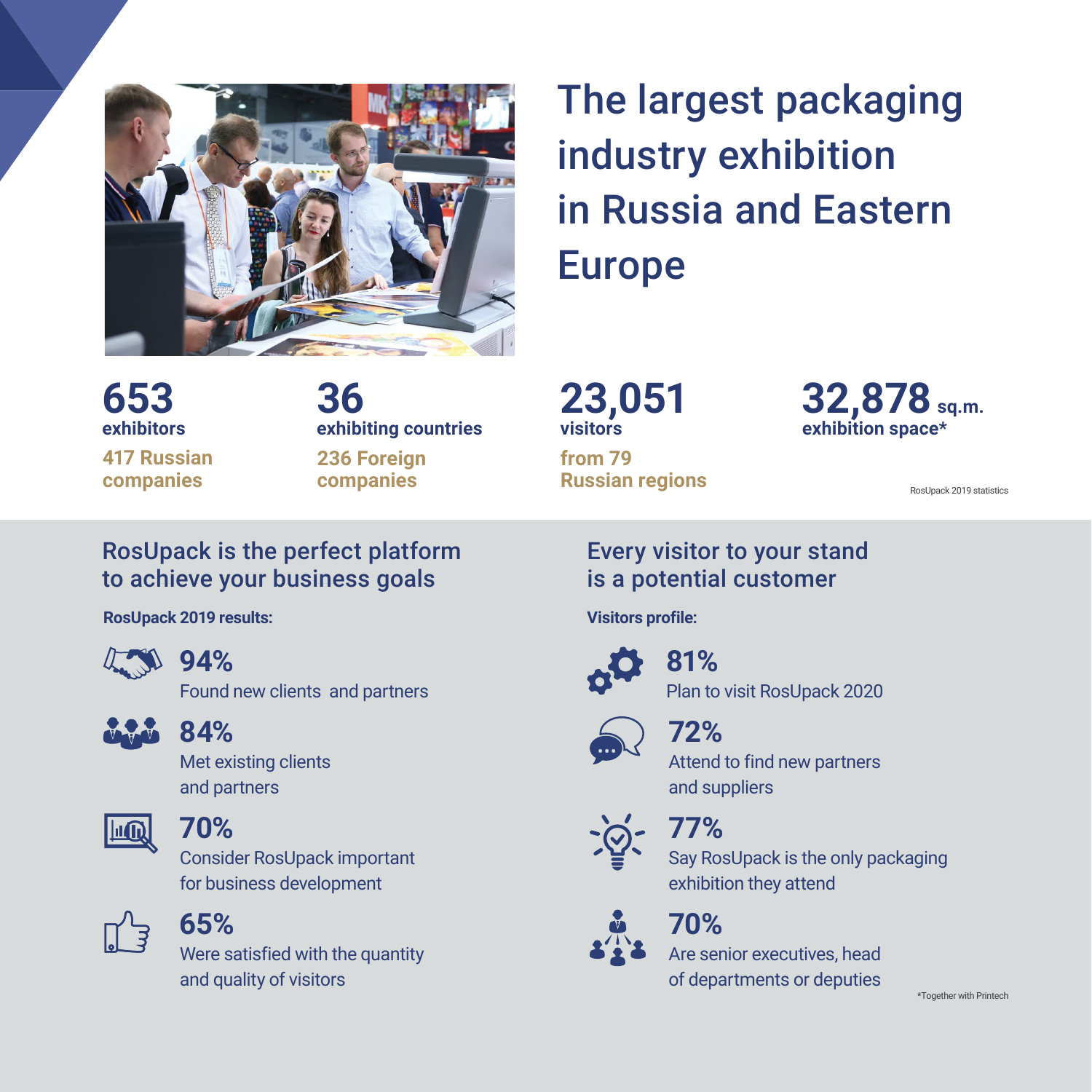

#### Products of interest to visitors



#### Take advantage of additional tools to reach your target audience:



Sponsorship opportunities tailored to your goals



Marketing opportunities before, during and after the exhibition



Take part in business programme



**Participate** in PART AWARD